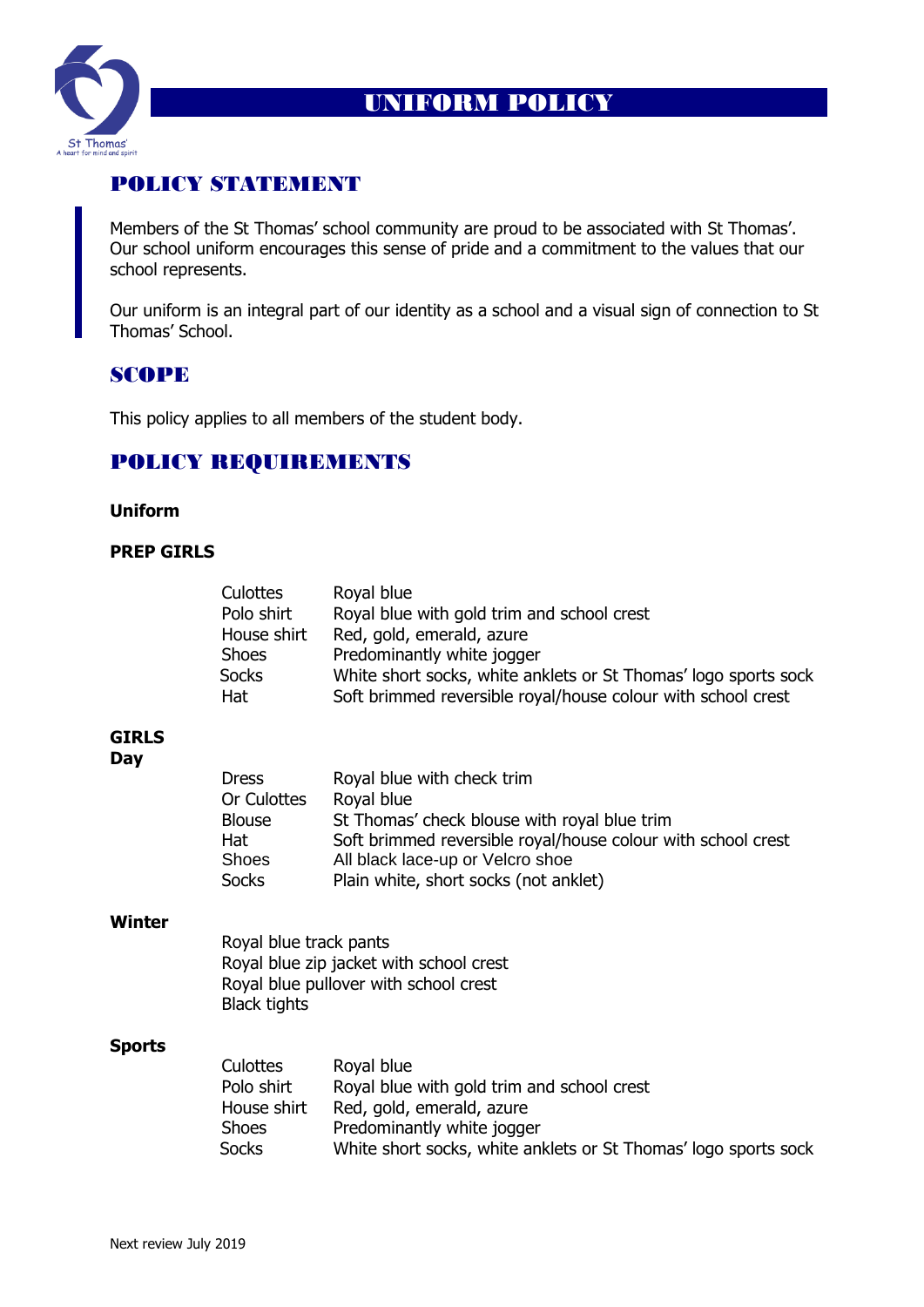#### **PREP BOYS**

|                    | <b>Shorts</b><br>Polo shirt<br>House shirt<br><b>Shoes</b><br><b>Socks</b><br>Hat | Royal blue knit shorts<br>Royal blue with gold trim and school crest<br>Red, gold, emerald, azure<br>Predominantly white jogger<br>White short socks, white anklets or St Thomas' logo sports sock<br>Soft brimmed reversible royal/house colour with school crest |
|--------------------|-----------------------------------------------------------------------------------|--------------------------------------------------------------------------------------------------------------------------------------------------------------------------------------------------------------------------------------------------------------------|
| <b>BOYS</b><br>Day |                                                                                   |                                                                                                                                                                                                                                                                    |
| Winter             | <b>Shirt</b><br><b>Shorts</b><br>Hat<br><b>Shoes</b><br><b>Socks</b>              | St Thomas' check shirt with royal blue trim<br>Royal blue cargo short<br>Soft brimmed reversible royal/house colour with school crest<br>All black lace-up or Velcro shoe<br>White short socks (not anklet)                                                        |
|                    | <b>Tracksuit</b>                                                                  | Royal blue track pants<br>Royal blue zip jacket with school crest<br>Royal blue pullover with school crest                                                                                                                                                         |
| Sports             | <b>Shorts</b><br>Polo Shirt<br>House shirt<br><b>Shoes</b><br><b>Socks</b>        | Royal blue knit shorts<br>Royal blue with gold trim and school crest<br>Red, gold, emerald, azure<br>Predominantly white jogger<br>White short socks, white anklets or St Thomas' logo sports sock                                                                 |

#### **Hair**

Hairstyles should comply with standards of neatness, practicality and safety. Extremes in style, cut or colour are not permitted. Hair which extends below the collar, or which affects a child's participation in school activities should be secured with bands, and if using ribbons, scrunchies or tie-backs they are to be small, simple and school coloured (royal blue, white and gold).

Suitability of a hairstyle is at the discretion of the Principal. Concerns regarding the acceptability of a particular haircut can be minimised if parents/guardians seek advice from the school before proceeding.

#### **Jewellery**

Leadership badges, wrist watches, religious medals and ear sleeper/studs (worn as a pair, one in each ear lobe) are the only designated items of jewellery to be worn. These may need to be removed for safety at sporting events.

#### **Make-up**

Make-up, including nail polish, is not permitted.

#### **Free Dress Day**

Clothing worn on specified "Free Dress" days must be sun-safe and comply with accepted health and safety standards.